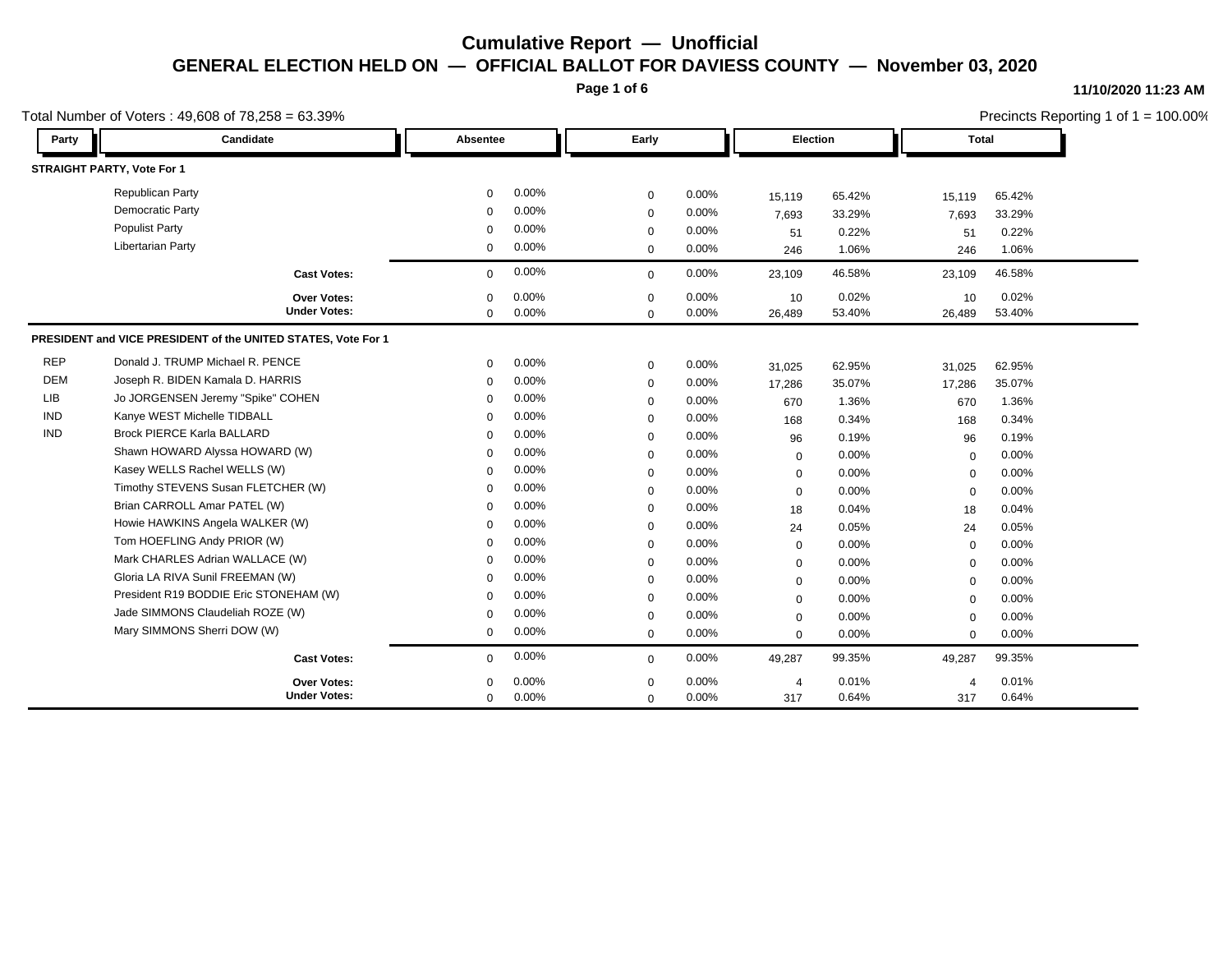**Page 2 of 6**

#### **11/10/2020 11:23 AM**

|            | Total Number of Voters: 49,608 of 78,258 = 63.39%                               |                     |             |          |             |       | Precincts Reporting 1 of 1 = 100.00% |          |                |         |  |
|------------|---------------------------------------------------------------------------------|---------------------|-------------|----------|-------------|-------|--------------------------------------|----------|----------------|---------|--|
| Party      | Candidate                                                                       |                     | Absentee    |          | Early       |       |                                      | Election |                | Total   |  |
|            | UNITED STATES SENATOR, Vote For 1                                               |                     |             |          |             |       |                                      |          |                |         |  |
| <b>REP</b> | Mitch McCONNELL                                                                 |                     | $\mathbf 0$ | $0.00\%$ | $\mathbf 0$ | 0.00% | 28,087                               | 56.98%   | 28,087         | 56.98%  |  |
| DEM        | Amy McGRATH                                                                     |                     | $\Omega$    | 0.00%    | $\mathbf 0$ | 0.00% | 18,383                               | 37.30%   | 18,383         | 37.30%  |  |
| LIB        | <b>Brad BARRON</b>                                                              |                     | 0           | 0.00%    | $\mathbf 0$ | 0.00% | 2,819                                | 5.72%    | 2,819          | 5.72%   |  |
|            | Randall TEEGARDEN (W)                                                           |                     | $\mathbf 0$ | 0.00%    | $\mathbf 0$ | 0.00% | $\mathbf 0$                          | 0.00%    | $\mathbf 0$    | 0.00%   |  |
|            | Paul FRANGEDAKIS (W)                                                            |                     | $\mathbf 0$ | 0.00%    | $\mathbf 0$ | 0.00% | $\mathbf 0$                          | 0.00%    | $\mathbf 0$    | 0.00%   |  |
|            | Daniel COBBLE (W)                                                               |                     | $\mathbf 0$ | 0.00%    | $\mathbf 0$ | 0.00% | $\mathbf 0$                          | 0.00%    | $\mathbf 0$    | 0.00%   |  |
|            | Harold FITZPATRICK (W)                                                          |                     | $\mathbf 0$ | 0.00%    | $\mathbf 0$ | 0.00% | $\mathbf 0$                          | 0.00%    | $\mathbf 0$    | 0.00%   |  |
|            | Demetra WYSINGER (W)                                                            |                     | $\mathbf 0$ | 0.00%    | $\mathbf 0$ | 0.00% | $\Omega$                             | 0.00%    | $\mathbf 0$    | 0.00%   |  |
|            |                                                                                 | <b>Cast Votes:</b>  | 0           | 0.00%    | $\mathbf 0$ | 0.00% | 49,289                               | 99.36%   | 49,289         | 99.36%  |  |
|            |                                                                                 | <b>Over Votes:</b>  | $\mathbf 0$ | 0.00%    | $\mathbf 0$ | 0.00% | 9                                    | 0.02%    | 9              | 0.02%   |  |
|            |                                                                                 | <b>Under Votes:</b> | $\mathbf 0$ | $0.00\%$ | $\Omega$    | 0.00% | 307                                  | 0.62%    | 307            | 0.62%   |  |
|            | UNITED STATES REPRESENTATIVE in CONGRESS 2nd Congressional District, Vote For 1 |                     |             |          |             |       |                                      |          |                |         |  |
| <b>REP</b> | S. Brett GUTHRIE                                                                |                     | 0           | 0.00%    | $\mathbf 0$ | 0.00% | 32,385                               | 66.52%   | 32,385         | 66.52%  |  |
| <b>DEM</b> | Hank LINDERMAN                                                                  |                     | 0           | 0.00%    | $\mathbf 0$ | 0.00% | 14,835                               | 30.47%   | 14,835         | 30.47%  |  |
| POP        | Lewis CARTER                                                                    |                     | $\mathbf 0$ | 0.00%    | $\mathbf 0$ | 0.00% | 375                                  | 0.77%    | 375            | 0.77%   |  |
| <b>LIB</b> | <b>Robert Lee PERRY</b>                                                         |                     | $\mathbf 0$ | 0.00%    | $\mathbf 0$ | 0.00% | 1,088                                | 2.23%    | 1,088          | 2.23%   |  |
|            | Poet TRIBBLE (W)                                                                |                     | 0           | 0.00%    | $\mathbf 0$ | 0.00% | $\mathbf 0$                          | 0.00%    | $\mathbf 0$    | 0.00%   |  |
|            |                                                                                 | <b>Cast Votes:</b>  | $\mathbf 0$ | 0.00%    | $\mathbf 0$ | 0.00% | 48,683                               | 98.14%   | 48,683         | 98.14%  |  |
|            |                                                                                 | <b>Over Votes:</b>  | 0           | 0.00%    | $\mathbf 0$ | 0.00% | 14                                   | 0.03%    | 14             | 0.03%   |  |
|            |                                                                                 | <b>Under Votes:</b> | 0           | $0.00\%$ | $\mathbf 0$ | 0.00% | 908                                  | 1.83%    | 908            | 1.83%   |  |
|            | STATE REPRESENTATIVE 7th Representative District, Vote For 1                    |                     |             |          |             |       |                                      |          |                |         |  |
| <b>REP</b> | Suzanne MILES                                                                   |                     | $\mathbf 0$ | $0.00\%$ | $\mathbf 0$ | 0.00% | 10,885                               | 100.00%  | 10,885         | 100.00% |  |
|            |                                                                                 | <b>Cast Votes:</b>  | $\mathbf 0$ | 0.00%    | $\mathbf 0$ | 0.00% | 10,885                               | 81.06%   | 10,885         | 81.06%  |  |
|            |                                                                                 | Over Votes:         | 0           | 0.00%    | $\mathbf 0$ | 0.00% | $\overline{2}$                       | 0.01%    | $\overline{2}$ | 0.01%   |  |
|            |                                                                                 | <b>Under Votes:</b> | 0           | 0.00%    | $\mathbf 0$ | 0.00% | 2,541                                | 18.92%   | 2,541          | 18.92%  |  |
|            | STATE REPRESENTATIVE 11th Representative District, Vote For 1                   |                     |             |          |             |       |                                      |          |                |         |  |
| <b>REP</b> | Jonathan DIXON                                                                  |                     | 0           | 0.00%    | $\mathbf 0$ | 0.00% | 1,738                                | 66.72%   | 1,738          | 66.72%  |  |
| <b>DEM</b> | Robert "Rob" WIEDERSTEIN                                                        |                     | 0           | 0.00%    | $\mathbf 0$ | 0.00% | 867                                  | 33.28%   | 867            | 33.28%  |  |
|            |                                                                                 | <b>Cast Votes:</b>  | 0           | 0.00%    | $\mathbf 0$ | 0.00% | 2,605                                | 97.13%   | 2,605          | 97.13%  |  |
|            |                                                                                 | Over Votes:         | 0           | 0.00%    | $\mathbf 0$ | 0.00% | $\boldsymbol{0}$                     | 0.00%    | $\mathbf 0$    | 0.00%   |  |
|            |                                                                                 | <b>Under Votes:</b> | 0           | 0.00%    | $\mathbf 0$ | 0.00% | 77                                   | 2.87%    | 77             | 2.87%   |  |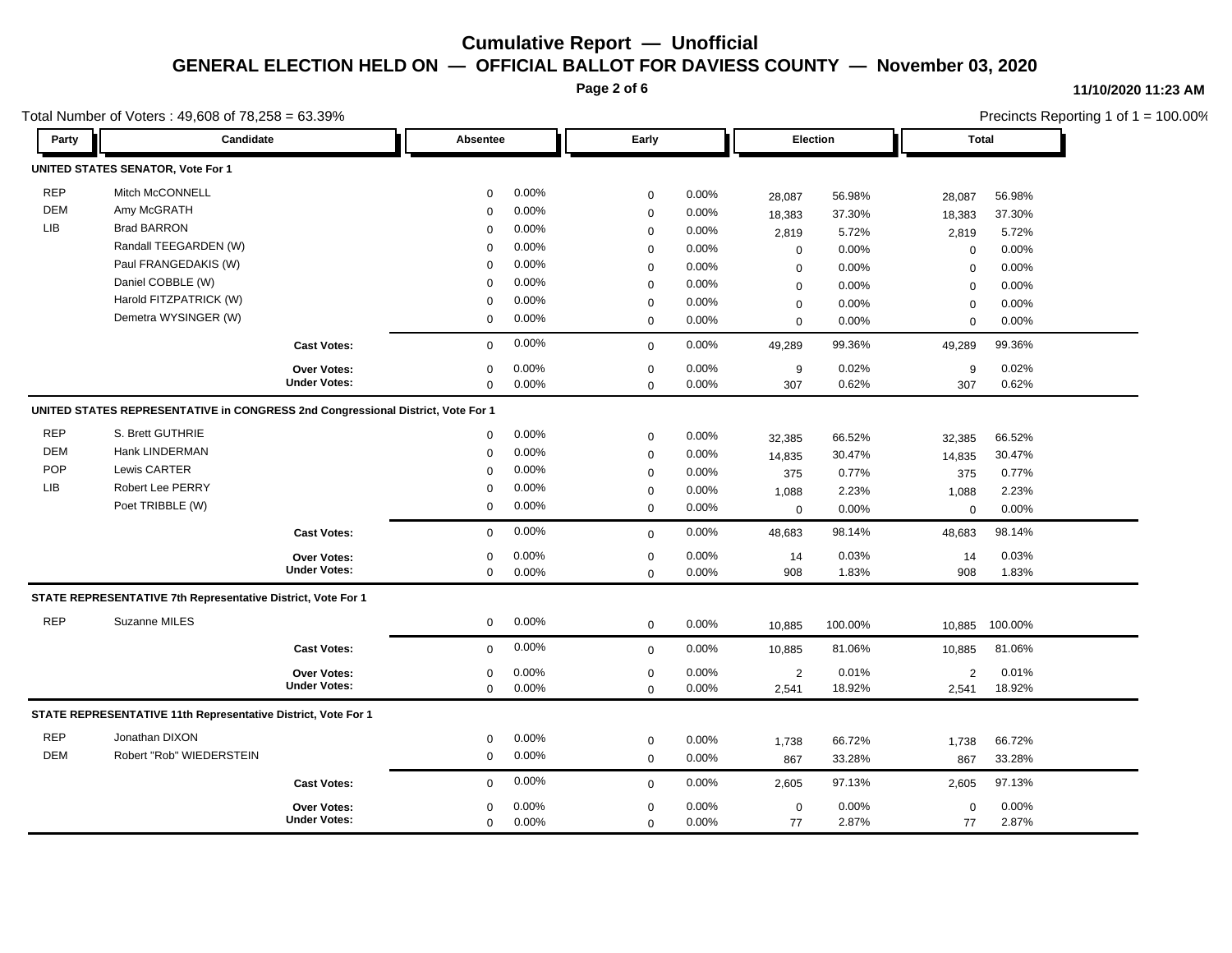**Page 3 of 6**

#### **11/10/2020 11:23 AM**

|            | Total Number of Voters: 49,608 of 78,258 = 63.39%                              |                     |             |       |             |          |                |          |             |         | Precincts Reporting 1 of 1 = 100.00% |
|------------|--------------------------------------------------------------------------------|---------------------|-------------|-------|-------------|----------|----------------|----------|-------------|---------|--------------------------------------|
| Party      | Candidate                                                                      |                     | Absentee    |       | Early       |          |                | Election |             | Total   |                                      |
|            | STATE REPRESENTATIVE 12th Representative District, Vote For 1                  |                     |             |       |             |          |                |          |             |         |                                      |
| <b>REP</b> | Jim GOOCH JR.                                                                  |                     | $\mathbf 0$ | 0.00% | $\mathbf 0$ | 0.00%    | 2,739          | 74.05%   | 2,739       | 74.05%  |                                      |
| <b>DEM</b> | Arthur "Art" McLAUGHLIN                                                        |                     | $\mathbf 0$ | 0.00% | $\mathbf 0$ | 0.00%    | 960            | 25.95%   | 960         | 25.95%  |                                      |
|            |                                                                                | <b>Cast Votes:</b>  | $\mathbf 0$ | 0.00% | $\mathbf 0$ | 0.00%    | 3,699          | 97.44%   | 3,699       | 97.44%  |                                      |
|            |                                                                                | Over Votes:         | $\mathbf 0$ | 0.00% | $\mathbf 0$ | 0.00%    | $\mathbf 0$    | 0.00%    | $\mathbf 0$ | 0.00%   |                                      |
|            |                                                                                | <b>Under Votes:</b> | $\mathbf 0$ | 0.00% | $\mathbf 0$ | $0.00\%$ | 97             | 2.56%    | 97          | 2.56%   |                                      |
|            | STATE REPRESENTATIVE 13th Representative District, Vote For 1                  |                     |             |       |             |          |                |          |             |         |                                      |
| <b>REP</b> | D. J. JOHNSON                                                                  |                     | $\mathbf 0$ | 0.00% | $\mathbf 0$ | 0.00%    | 9,485          | 53.73%   | 9,485       | 53.73%  |                                      |
| <b>DEM</b> | Jim GLENN                                                                      |                     | $\mathbf 0$ | 0.00% | $\mathbf 0$ | 0.00%    | 8,167          | 46.27%   | 8,167       | 46.27%  |                                      |
|            |                                                                                | <b>Cast Votes:</b>  | $\mathbf 0$ | 0.00% | $\mathbf 0$ | $0.00\%$ | 17,652         | 98.44%   | 17,652      | 98.44%  |                                      |
|            |                                                                                | Over Votes:         | $\mathbf 0$ | 0.00% | $\mathbf 0$ | 0.00%    | 8              | 0.04%    | 8           | 0.04%   |                                      |
|            |                                                                                | <b>Under Votes:</b> | $\mathbf 0$ | 0.00% | $\mathbf 0$ | 0.00%    | 272            | 1.52%    | 272         | 1.52%   |                                      |
|            | STATE REPRESENTATIVE 14th Representative District, Vote For 1                  |                     |             |       |             |          |                |          |             |         |                                      |
| <b>REP</b> | Scott LEWIS                                                                    |                     | $\mathbf 0$ | 0.00% | $\mathbf 0$ | 0.00%    | 9,521          | 100.00%  | 9,521       | 100.00% |                                      |
|            |                                                                                | <b>Cast Votes:</b>  | $\mathbf 0$ | 0.00% | $\mathbf 0$ | 0.00%    | 9,521          | 80.91%   | 9,521       | 80.91%  |                                      |
|            |                                                                                | Over Votes:         | 0           | 0.00% | $\mathbf 0$ | 0.00%    | $\mathbf 0$    | 0.00%    | 0           | 0.00%   |                                      |
|            |                                                                                | <b>Under Votes:</b> | $\mathbf 0$ | 0.00% | $\mathbf 0$ | 0.00%    | 2,246          | 19.09%   | 2,246       | 19.09%  |                                      |
|            | DISTRICT JUDGE 6th Judicial District 1st Division (Unexpired Term), Vote For 1 |                     |             |       |             |          |                |          |             |         |                                      |
|            | J. Nick PAYNE                                                                  |                     | $\mathbf 0$ | 0.00% | $\mathbf 0$ | 0.00%    | 19,881         | 48.80%   | 19,881      | 48.80%  |                                      |
|            | Misty L. MILLER                                                                |                     | $\mathbf 0$ | 0.00% | $\mathbf 0$ | 0.00%    | 20,855         | 51.20%   | 20,855      | 51.20%  |                                      |
|            |                                                                                | <b>Cast Votes:</b>  | $\mathbf 0$ | 0.00% | $\mathbf 0$ | 0.00%    | 40,736         | 82.12%   | 40,736      | 82.12%  |                                      |
|            |                                                                                | Over Votes:         | $\mathbf 0$ | 0.00% | $\mathbf 0$ | 0.00%    | 8              | 0.02%    | 8           | 0.02%   |                                      |
|            |                                                                                | <b>Under Votes:</b> | $\mathbf 0$ | 0.00% | $\mathbf 0$ | 0.00%    | 8,861          | 17.86%   | 8,861       | 17.86%  |                                      |
|            | <b>MEMBER BOARD of EDUCATION 3rd Educational District, Vote For 1</b>          |                     |             |       |             |          |                |          |             |         |                                      |
|            | Dianne Burns MACKEY                                                            |                     | $\mathbf 0$ | 0.00% | $\mathbf 0$ | 0.00%    | 3,080          | 45.57%   | 3,080       | 45.57%  |                                      |
|            | <b>Todd ANDERSON</b>                                                           |                     | $\mathbf 0$ | 0.00% | $\mathbf 0$ | 0.00%    | 3,679          | 54.43%   | 3,679       | 54.43%  |                                      |
|            |                                                                                | <b>Cast Votes:</b>  | $\Omega$    | 0.00% | $\mathbf 0$ | 0.00%    | 6,759          | 81.95%   | 6,759       | 81.95%  |                                      |
|            |                                                                                | <b>Over Votes:</b>  | $\mathbf 0$ | 0.00% | $\pmb{0}$   | 0.00%    | $\overline{1}$ | 0.01%    | -1          | 0.01%   |                                      |
|            |                                                                                | <b>Under Votes:</b> | $\mathbf 0$ | 0.00% | $\mathbf 0$ | 0.00%    | 1,488          | 18.04%   | 1,488       | 18.04%  |                                      |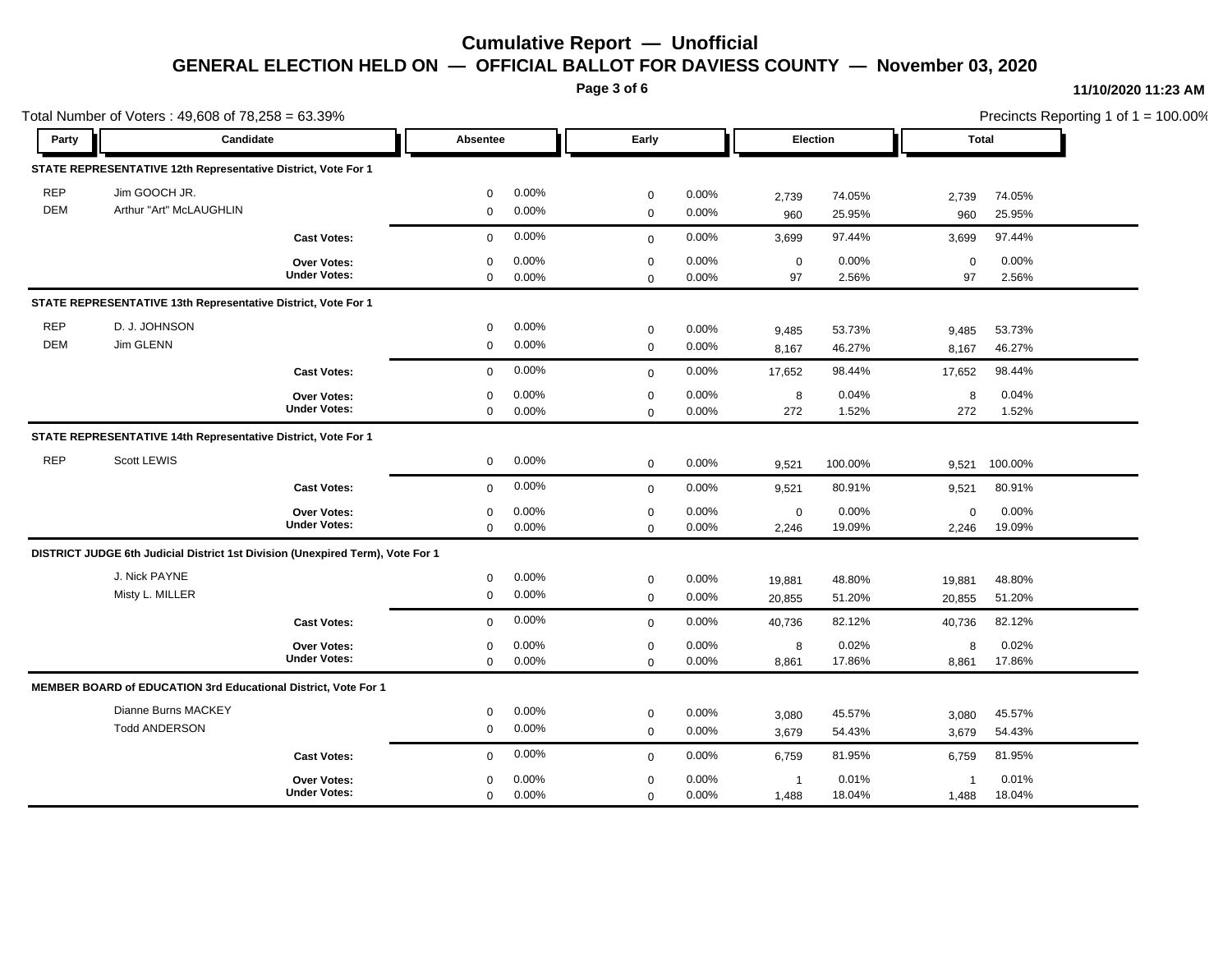**Page 4 of 6**

#### **11/10/2020 11:23 AM**

| Total Number of Voters: 49,608 of 78,258 = 63.39% |                                                                             |                     |              |       |              |       |             |         |              |         | Precincts Reporting 1 of 1 = 100.00% |
|---------------------------------------------------|-----------------------------------------------------------------------------|---------------------|--------------|-------|--------------|-------|-------------|---------|--------------|---------|--------------------------------------|
| Party                                             | Candidate                                                                   |                     | Absentee     |       | Early        |       | Election    |         | <b>Total</b> |         |                                      |
|                                                   | MEMBER BOARD of EDUCATION 4th Educational District, Vote For 1              |                     |              |       |              |       |             |         |              |         |                                      |
|                                                   | Frank G. RINEY III.                                                         |                     | $\Omega$     | 0.00% | $\mathbf 0$  | 0.00% | 4,214       | 69.56%  | 4,214        | 69.56%  |                                      |
|                                                   | Sharon CASTLE                                                               |                     | $\mathbf 0$  | 0.00% | $\mathbf 0$  | 0.00% | 1,844       | 30.44%  | 1,844        | 30.44%  |                                      |
|                                                   |                                                                             | <b>Cast Votes:</b>  | $\mathbf 0$  | 0.00% | $\mathbf 0$  | 0.00% | 6,058       | 82.82%  | 6,058        | 82.82%  |                                      |
|                                                   |                                                                             | Over Votes:         | $\mathbf 0$  | 0.00% | $\mathbf 0$  | 0.00% | $\mathbf 0$ | 0.00%   | $\mathbf 0$  | 0.00%   |                                      |
|                                                   |                                                                             | <b>Under Votes:</b> | $\mathbf 0$  | 0.00% | $\mathbf 0$  | 0.00% | 1,257       | 17.18%  | 1,257        | 17.18%  |                                      |
|                                                   | MEMBER BOARD of EDUCATION 5th Educational District, Vote For 1              |                     |              |       |              |       |             |         |              |         |                                      |
|                                                   | Dale STEWART                                                                |                     | $\mathbf 0$  | 0.00% | $\mathbf 0$  | 0.00% | 4,481       | 100.00% | 4,481        | 100.00% |                                      |
|                                                   |                                                                             | <b>Cast Votes:</b>  | $\mathbf{0}$ | 0.00% | $\mathbf 0$  | 0.00% | 4,481       | 68.74%  | 4,481        | 68.74%  |                                      |
|                                                   |                                                                             | Over Votes:         | $\mathbf 0$  | 0.00% | $\mathbf 0$  | 0.00% | $\mathbf 0$ | 0.00%   | $\mathbf 0$  | 0.00%   |                                      |
|                                                   |                                                                             | <b>Under Votes:</b> | $\mathbf 0$  | 0.00% | $\mathbf 0$  | 0.00% | 2,038       | 31.26%  | 2,038        | 31.26%  |                                      |
|                                                   | MEMBER BOARD of EDUCATION Owensboro Independent School District, Vote For 3 |                     |              |       |              |       |             |         |              |         |                                      |
|                                                   | Jeremy EDGE                                                                 |                     | $\mathbf 0$  | 0.00% | $\mathbf 0$  | 0.00% | 6,478       | 29.21%  | 6,478        | 29.21%  |                                      |
|                                                   | Leigh Rhoads DOYAL                                                          |                     | $\Omega$     | 0.00% | $\mathbf 0$  | 0.00% | 5,231       | 23.59%  | 5,231        | 23.59%  |                                      |
|                                                   | Melissa DECKER                                                              |                     | $\mathbf 0$  | 0.00% | $\mathbf 0$  | 0.00% | 6,478       | 29.21%  | 6,478        | 29.21%  |                                      |
|                                                   | Mallory LEUCHT                                                              |                     | $\mathbf 0$  | 0.00% | $\mathbf 0$  | 0.00% | 3,992       | 18.00%  | 3,992        | 18.00%  |                                      |
|                                                   |                                                                             | <b>Cast Votes:</b>  | $\mathbf 0$  | 0.00% | $\mathbf 0$  | 0.00% | 22,179      | 61.87%  | 22,179       | 61.87%  |                                      |
|                                                   |                                                                             | Over Votes:         | $\mathbf 0$  | 0.00% | $\mathbf 0$  | 0.00% | 5           | 0.04%   | 5            | 0.04%   |                                      |
|                                                   |                                                                             | <b>Under Votes:</b> | $\mathbf 0$  | 0.00% | $\mathbf 0$  | 0.00% | 13,656      | 38.09%  | 13,656       | 38.09%  |                                      |
|                                                   | MAYOR City of Owensboro, Vote For 1                                         |                     |              |       |              |       |             |         |              |         |                                      |
|                                                   | Larry CONDER                                                                |                     | $\mathbf 0$  | 0.00% | $\mathbf 0$  | 0.00% | 6,976       | 29.02%  | 6,976        | 29.02%  |                                      |
|                                                   | Pamela L. SMITH-WRIGHT                                                      |                     | $\mathbf 0$  | 0.00% | $\mathbf 0$  | 0.00% | 5,110       | 21.26%  | 5,110        | 21.26%  |                                      |
|                                                   | Tom WATSON                                                                  |                     | $\Omega$     | 0.00% | $\mathbf 0$  | 0.00% | 9,735       | 40.50%  | 9,735        | 40.50%  |                                      |
|                                                   | Dracin WILLIAMS                                                             |                     | 0            | 0.00% | $\mathbf 0$  | 0.00% | 2,215       | 9.22%   | 2,215        | 9.22%   |                                      |
|                                                   |                                                                             | <b>Cast Votes:</b>  | $\Omega$     | 0.00% | $\mathbf{0}$ | 0.00% | 24,036      | 91.72%  | 24,036       | 91.72%  |                                      |
|                                                   |                                                                             | Over Votes:         | $\Omega$     | 0.00% | $\pmb{0}$    | 0.00% | 14          | 0.05%   | 14           | 0.05%   |                                      |
|                                                   |                                                                             | <b>Under Votes:</b> | $\mathbf 0$  | 0.00% | $\mathbf 0$  | 0.00% | 2,157       | 8.23%   | 2,157        | 8.23%   |                                      |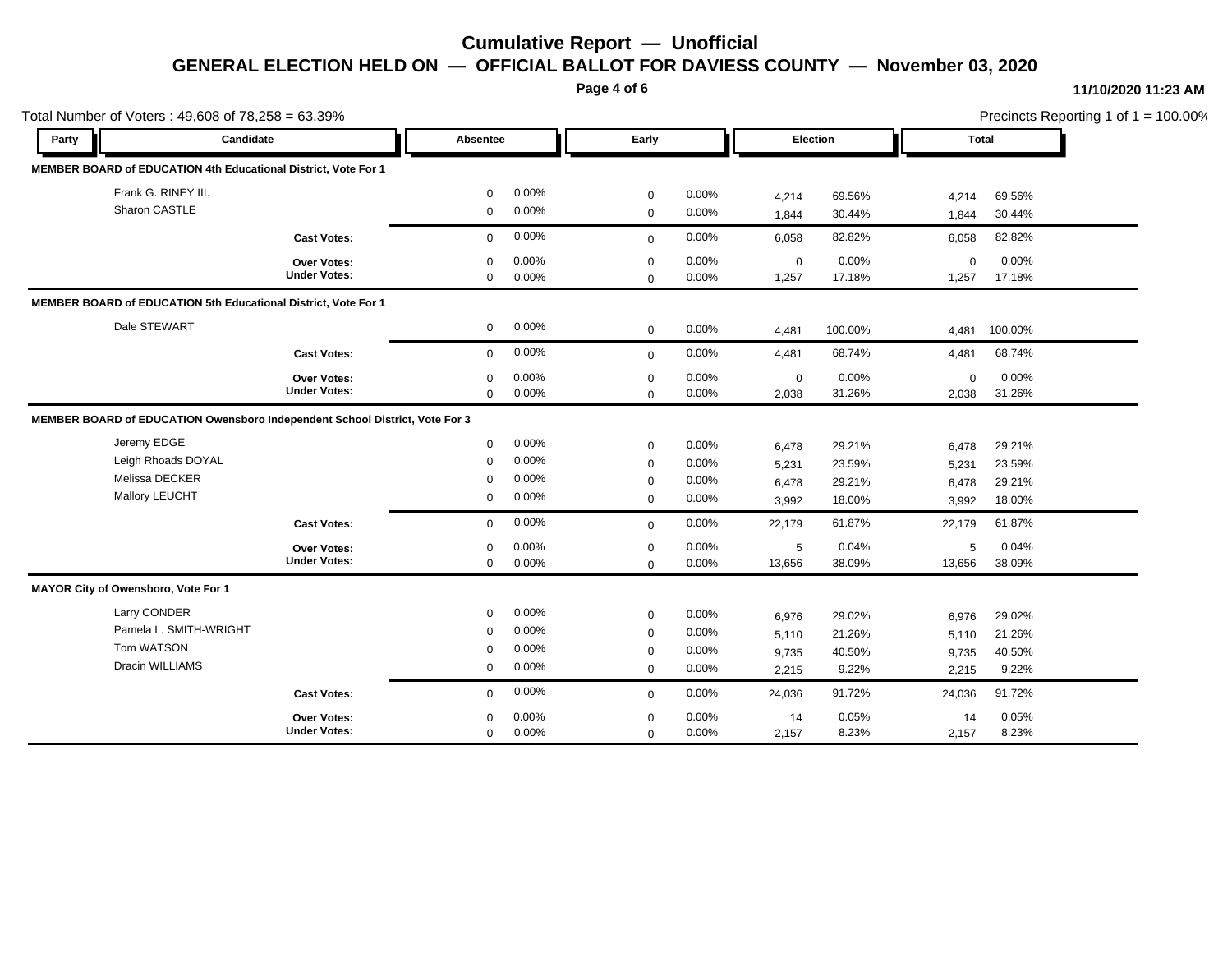**Page 5 of 6**

#### **11/10/2020 11:23 AM**

Precincts Reporting 1 of 1 = 100.00%

### Total Number of Voters : 49,608 of 78,258 = 63.39%

| Candidate<br>Party                                 | Absentee                | Early       |          |             | Election |          | <b>Total</b> |  |
|----------------------------------------------------|-------------------------|-------------|----------|-------------|----------|----------|--------------|--|
| CITY COMMISSIONERS City of Owensboro, Vote For 4   |                         |             |          |             |          |          |              |  |
| Mark CASTLEN                                       | 0.00%<br>$\mathbf 0$    | $\mathbf 0$ | 0.00%    | 8,080       | 10.52%   | 8,080    | 10.52%       |  |
| Larry MAGLINGER                                    | 0.00%<br>$\mathbf 0$    | $\mathbf 0$ | 0.00%    | 8,176       | 10.65%   | 8,176    | 10.65%       |  |
| Gordon "Gordy" WILCHER                             | $0.00\%$<br>$\mathbf 0$ | $\mathbf 0$ | 0.00%    | 5,752       | 7.49%    | 5,752    | 7.49%        |  |
| Deirdre A. CARBON                                  | 0.00%<br>$\mathbf 0$    | $\mathbf 0$ | 0.00%    | 3,308       | 4.31%    | 3,308    | 4.31%        |  |
| Dale TAYLOR                                        | 0.00%<br>$\mathbf 0$    | $\Omega$    | 0.00%    | 5,441       | 7.08%    | 5,441    | 7.08%        |  |
| Joseph MARTIN                                      | 0.00%<br>$\mathbf 0$    | $\mathbf 0$ | 0.00%    | 1,089       | 1.42%    | 1,089    | 1.42%        |  |
| <b>Jeff SANFORD</b>                                | 0.00%<br>$\mathbf 0$    | $\mathbf 0$ | 0.00%    | 7,039       | 9.16%    | 7,039    | 9.16%        |  |
| Jared Michael REVLETT                              | 0.00%<br>$\mathbf 0$    | $\mathbf 0$ | 0.00%    | 3,910       | 5.09%    | 3,910    | 5.09%        |  |
| Walter L. LEE                                      | 0.00%<br>$\mathbf 0$    | $\mathbf 0$ | 0.00%    | 4,486       | 5.84%    | 4,486    | 5.84%        |  |
| Michael A. WALKER                                  | 0.00%<br>$\Omega$       | $\mathbf 0$ | 0.00%    | 3,790       | 4.93%    | 3,790    | 4.93%        |  |
| Jay VELOTTA                                        | 0.00%<br>$\mathbf 0$    | $\mathbf 0$ | 0.00%    | 5,990       | 7.80%    | 5,990    | 7.80%        |  |
| Debbie FILLMAN                                     | 0.00%<br>$\mathbf 0$    | $\mathbf 0$ | 0.00%    | 5,834       | 7.60%    | 5,834    | 7.60%        |  |
| Deanna J. ENDICOTT-SMITH                           | 0.00%<br>$\mathbf 0$    | $\mathbf 0$ | 0.00%    | 2,911       | 3.79%    | 2,911    | 3.79%        |  |
| <b>Bill MOSS</b>                                   | 0.00%<br>$\Omega$       | $\mathbf 0$ | 0.00%    | 1,891       | 2.46%    | 1,891    | 2.46%        |  |
| Andy GAMBLIN                                       | 0.00%<br>$\mathbf 0$    | $\mathbf 0$ | 0.00%    | 1,032       | 1.34%    | 1,032    | 1.34%        |  |
| <b>Bob GLENN</b>                                   | 0.00%<br>$\mathbf 0$    | $\mathbf 0$ | $0.00\%$ | 8,077       | 10.52%   | 8,077    | 10.52%       |  |
| <b>Cast Votes:</b>                                 | 0.00%<br>$\mathbf 0$    | $\mathbf 0$ | $0.00\%$ | 76,806      | 73.27%   | 76,806   | 73.27%       |  |
| Over Votes:                                        | 0.00%<br>$\mathbf 0$    | $\mathbf 0$ | 0.00%    | 31          | 0.12%    | 31       | 0.12%        |  |
| <b>Under Votes:</b>                                | $\mathbf 0$<br>$0.00\%$ | $\Omega$    | 0.00%    | 27,898      | 26.61%   | 27,898   | 26.61%       |  |
| CITY COMMISSIONERS City of Whitesville, Vote For 4 |                         |             |          |             |          |          |              |  |
| Pam MORRIS                                         | $0.00\%$<br>$\mathbf 0$ | $\mathbf 0$ | 0.00%    | 158         | 21.76%   | 158      | 21.76%       |  |
| Shawn Trevor CRABTREE                              | 0.00%<br>$\mathbf 0$    | $\mathbf 0$ | 0.00%    | 120         | 16.53%   | 120      | 16.53%       |  |
| Joseph "Buddy" MATTINGLY                           | 0.00%<br>$\mathbf 0$    | $\mathbf 0$ | $0.00\%$ | 151         | 20.80%   | 151      | 20.80%       |  |
| Robert D. "Bob" ABELL                              | 0.00%<br>$\mathbf 0$    | $\mathbf 0$ | 0.00%    | 142         | 19.56%   | 142      | 19.56%       |  |
| Joseph "Joey" BEATTY                               | 0.00%<br>$\mathbf 0$    | $\Omega$    | 0.00%    | 155         | 21.35%   | 155      | 21.35%       |  |
| <b>Cast Votes:</b>                                 | 0.00%<br>$\mathbf 0$    | $\mathbf 0$ | 0.00%    | 726         | 62.59%   | 726      | 62.59%       |  |
| <b>Over Votes:</b>                                 | 0.00%<br>$\mathbf 0$    | $\mathbf 0$ | 0.00%    | $\mathbf 0$ | 0.00%    | $\Omega$ | 0.00%        |  |
| <b>Under Votes:</b>                                | $\Omega$<br>$0.00\%$    | $\mathbf 0$ | 0.00%    | 434         | 37.41%   | 434      | 37.41%       |  |
| <b>CONSTITUTIONAL AMENDMENT 1, Vote For 1</b>      |                         |             |          |             |          |          |              |  |
| <b>YES</b>                                         | $0.00\%$<br>0           | $\mathbf 0$ | 0.00%    | 28,632      | 66.19%   | 28,632   | 66.19%       |  |
| <b>NO</b>                                          | 0.00%<br>$\mathbf 0$    | $\mathbf 0$ | 0.00%    | 14,626      | 33.81%   | 14,626   | 33.81%       |  |
| <b>Cast Votes:</b>                                 | 0.00%<br>$\mathbf 0$    | $\mathbf 0$ | 0.00%    | 43,258      | 87.20%   | 43,258   | 87.20%       |  |
| Over Votes:                                        | 0.00%<br>$\mathbf 0$    | $\mathbf 0$ | 0.00%    | 14          | 0.03%    | 14       | 0.03%        |  |
| <b>Under Votes:</b>                                | 0.00%<br>$\mathbf 0$    | $\Omega$    | 0.00%    | 6,333       | 12.77%   | 6,333    | 12.77%       |  |